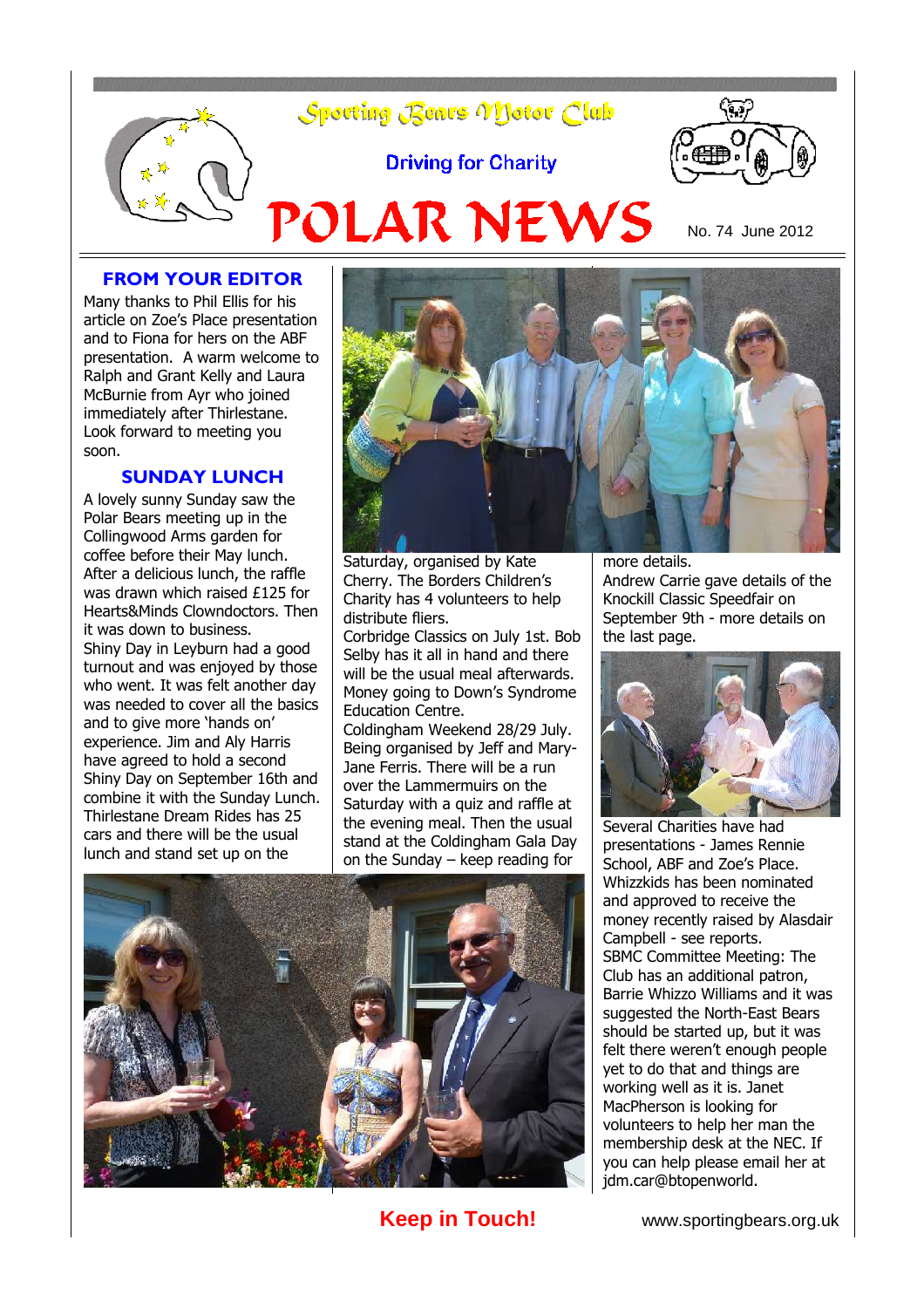

## **ZOE'S PLACE PRESENTATION**

Just a note to inform you of the Raffle proceeds from my signed Rob Smedley Ferrari Shirt which I started at the local Steelworks prior to the Sporting Bears Event at Teesside Autodrome on the 6th April. Having enrolled family and friends to help at the event my total raised reached £500 with the winning ticket being claimed by an invited guest who travelled from North Lincolnshire.

My chosen Charity to receive the proceeds was Zoe's Place Baby Hospice @ Normanby Teesside which I visited on the 30 April with my wife Kendral to present the Sporting Bears Cheque to their Fund Manager Elaine Dunning and life sized Bear weighing 8 1/2 stone. We also completed a tour of the building and enjoyed the opportunity to see the former convent which is now rented for respite care.

Our best regards to Rob Smedley for the donation and Elaine for her guided tour which turned a special day into an unforgettable event for both of us. Phil Ellis

#### **PRESENTATION TO ABF**

The Soldier's Charity At Nimal Jayaratne's request, Mike and I arranged to present a cheque for £500 from the Sporting Bears to benefit the children of Scottish soldiers who have died or served in Afghanistan. This amount was raised through 'sponsorship' of his Continental car tour in his E-type last summer which was organised by the Jaguar Owners' Club to mark the 50th anniversary to this

iconic car. We met with Claire Hayes, the Secretary of the Army Benevolent Fund and Major Roy Robertson, the Director in their offices at Edinburgh Castle at the end of April. Following several days of torrential rain and gale force winds, we were pleased to open the curtains on the morning to find blue skies and just a brisk breeze. After tea and some lovely chat we ventured out into the throng of tourists on the Castle Esplanade for the official presentation (Claire having got prior approval from Historic – or should that be hysteric? – Scotland for our visit and permission had been granted to take photographs!). On the way back to their offices Claire insisted on taking a photo of Mike and I looking out over the ramparts beside one of the cannons – she liked what she saw on the back of our Club Dream Rides sweatshirts.

Having told them about our various fund-raising activities, including 'recycling' teddy bears, Claire insisted on giving us a Baxterbear. He came complete with his own card giving his life history – so far – along with his 9 Philosophies. You can find out more about him at his website www.baxterbear.com. We intend to find Baxterbear a new owner and at the same time raise a little bit more money for the charity. Fiona Davies



## **Visit us on the Web!** www.sportingbears.org.uk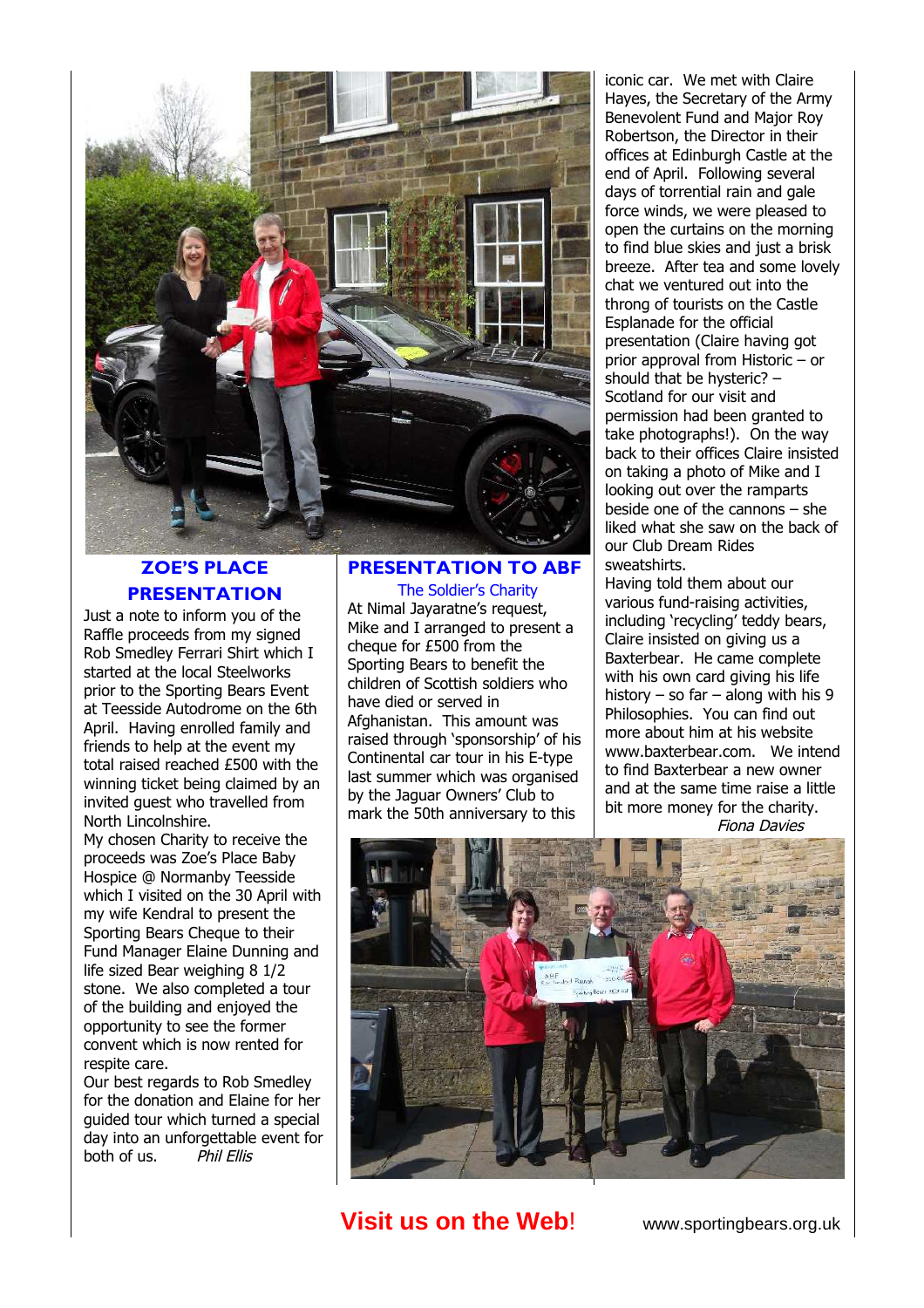#### **Twice as Shiny**

# **Calling All Polar Bears...**

# *We Need YOU!*

**If you haven't attended a recent Polar Bears event....well, now's your chance to show your support!**

**We are organising a social event with a difference. It will incorporate the car theme, a social gathering, with plenty of different things to see and do for the ladies, some scenic driving to get there and of course, as with any Bears event, plenty of Food!** 

*If you have been supporting regular events, Many Thanks for your continued support and we hope to have the pleasure of your company again on this event.*

### **On Sunday 16th September 2012....**

**We will be incorporating A Polar Bears Carvery Lunch with a sequel to the "Shiny Day" Car Detailing Masterclass which will again be based in Leyburn, North Yorkshire.**

**Following the success of the first event of this type in March, we have organised this follow up event. Given the stunning location of Leyburn in the North Yorkshire Dales, many folk will want to make a weekend of it and we have planned optional entertainment to suit all tastes.**

# *See YOU there....* **Don't miss this one!**

# *Contact Jim Harris on 07980 - 693505 or.... e-mail:- jimmini@btinternet.com for full details...NOW!*

### **THIRLESTANE DREAM RIDES**

A dry if grey day at Thirlestane Castle resulted in a record breaking Dream Rides - will 94 Rides going out and £2,260 being donated by the public for their Dream Rides. Another £325 was raised by the bear raffle, cool wall, badge collection and personal donations. An additional £50 has since been generously donated by one of the drivers. SBMC committee members Keith Borkett and Boo Grant were giving rides and liked the location and friendliness of the event. There will be a full report in July's Polar News.